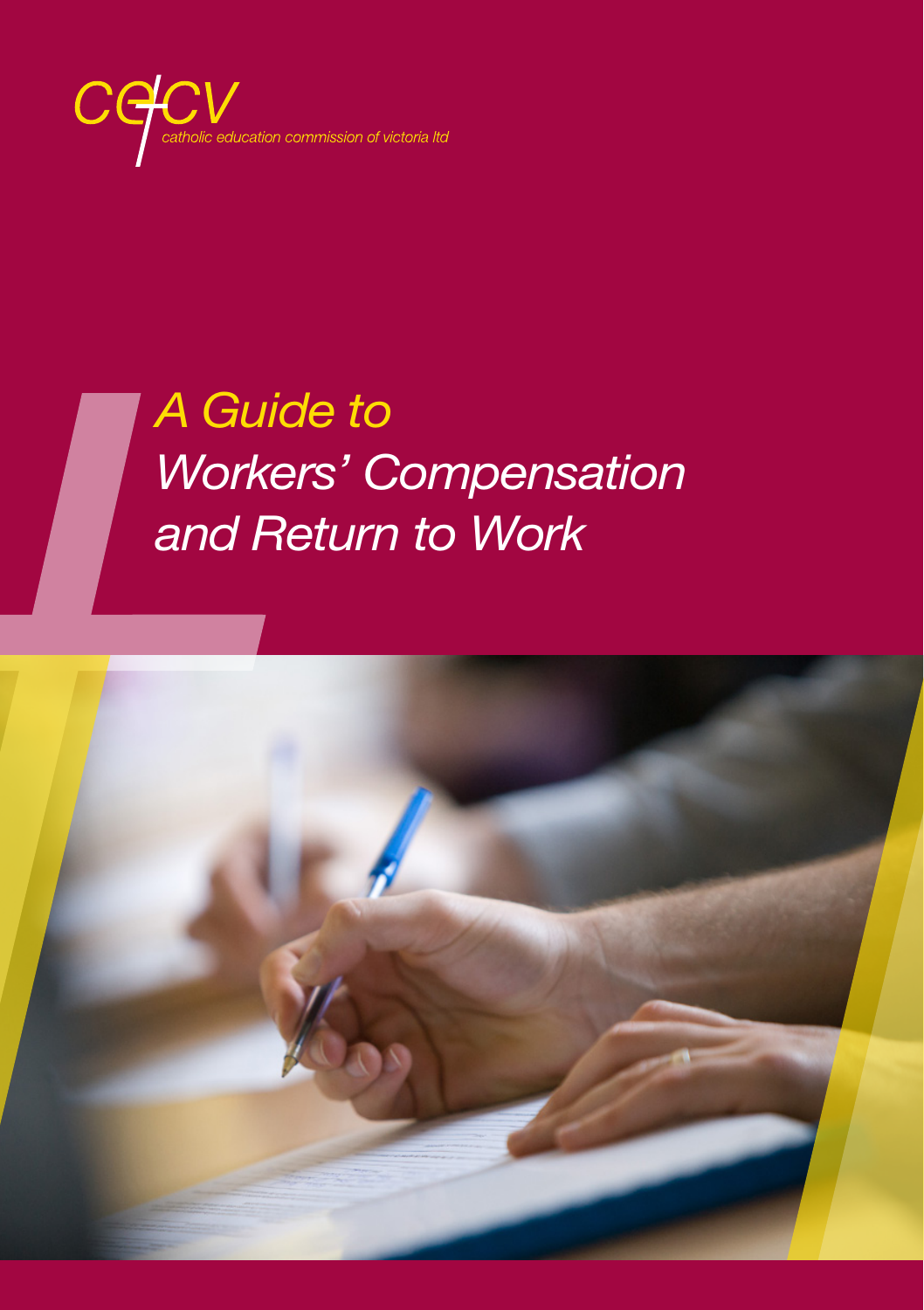*This guide provides Victorian Catholic schools with practical advice to support ill and injured employees, from when an injury occurs, through the claims process and the employee's return to work.*

*A series of online videos have been produced to assist in managing these processes. They are available on the Catholic Education Commission of Victoria YouTube channel.* 

| Does the school have a Register of Injuries?                                            | Yes |
|-----------------------------------------------------------------------------------------|-----|
| Is an 'If you are injured at work' poster<br>displayed where all employees can read it? | Yes |
| If applicable, has a Return To Work (RTW)<br>Coordinator been appointed and trained?    | Yes |

# If an employee suffers from a work-related accident or injury

#### Accident or injury occurs

If an accident or injury has occurred, the most important thing is the employee's health and ensuring they receive appropriate treatment.

#### Register the injury

Any injury or illness must be recorded in the school's Register of Injuries by the injured employee or by someone on their behalf.

A Register of Injuries can be a hardcopy register or electronic file where all workplace injuries or illnesses are recorded. The Register of Injuries must include the following information:

- the employee's name
- the employee's main occupation
- time and date of the injury
- employee's location at the time of the injury
- names of witnesses, if any, to the injury
- date on which the entry is made
- name of the person making the entry.

#### Notify Worksafe

Schools must report incident(s) to WorkSafe immediately on 13 23 60 if:

- medical treatment is provided by a doctor (e.g. fractures, administration of a drug or medical treatment)
- the employee receives immediate treatment as an in-patient in a hospital
- the employee dies.

A completed Incident Notification Form must be sent to WorkSafe within 48 hours and a copy of the completed form kept by the school for five years.

If you are unsure, call WorkSafe immediately to discuss notification requirements.

# Does the employee want to lodge a workers' compensation claim?

If the injury has caused the employee to be absent from the workplace or has resulted in serious health issues, the employee may wish to lodge a Workers' Compensation Claim.

If the employee is absent from work due to an injury, the school must record the employee as being on personal (sick) leave until the claim has been accepted. If the employee has no personal leave entitlements, the injured employee should be placed on unpaid personal leave.

If the injured employee chooses not to lodge a Workers' Compensation Claim, the school must provide them with support to return to work as soon as possible (ensure a medical clearance or medical restraints certificate is provided prior to their return to the workplace).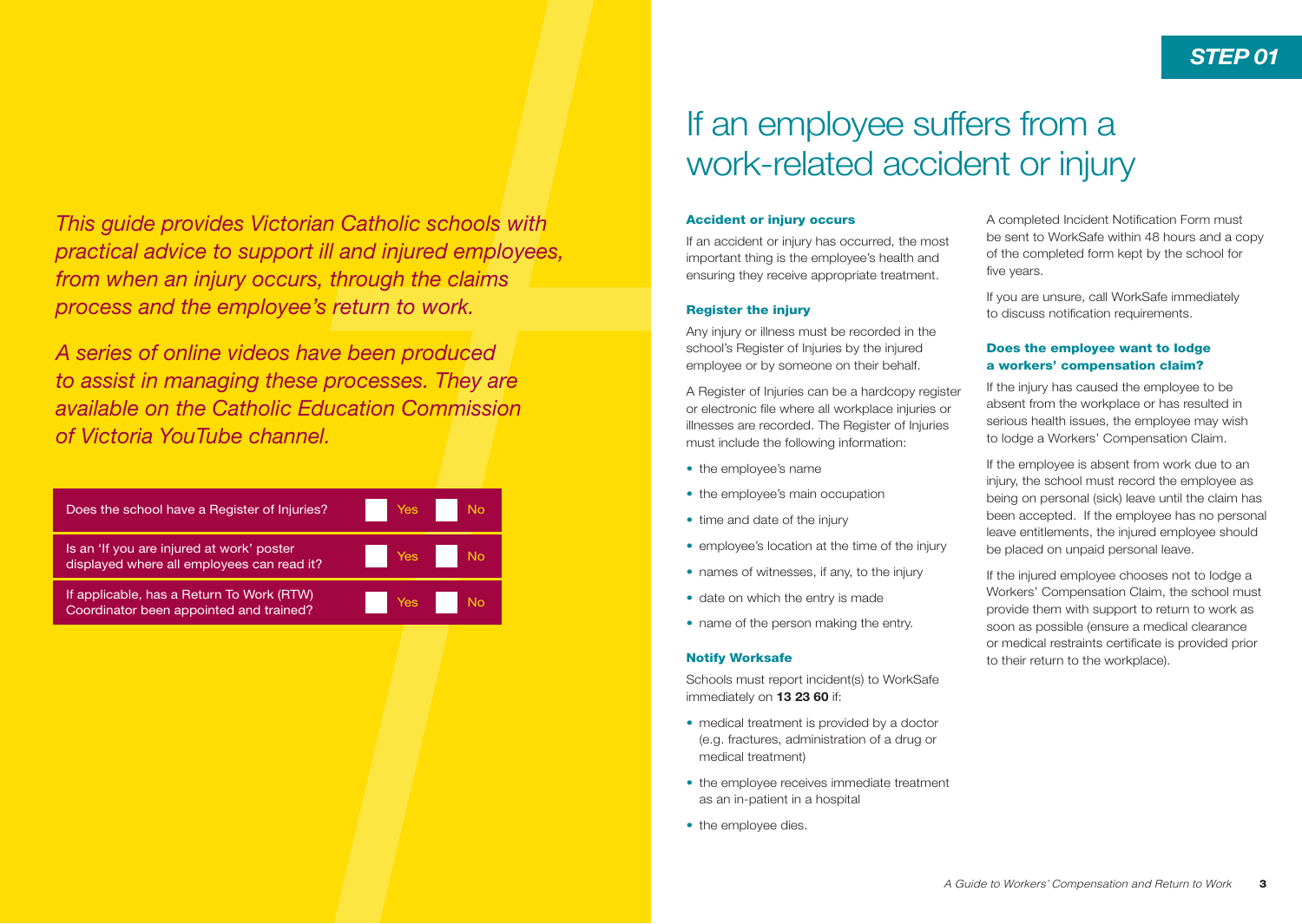# Acknowledging and lodging the claim

# Acknowledging the employee's injury claim form

To accept an employee's Workers' Compensation Claim the school must ensure that:

- the injured employee has completed a WorkSafe Worker's Injury Claim Form
- the school acknowledges, in writing, that they have received the claim form. This may be done by giving the employee a copy of the form when they have completed their section.

The school must also complete a WorkSafe Employer Injury Claim Report.

### Lodging the claim

The following documentation must be submitted to the school's Workers' Compensation Insurer via email or post:

- the employee's WorkSafe Worker's Injury Claim Form
- the WorkSafe Employer Injury Claim Report
- the injured employee's Certificate of Capacity

*Note: A Certificate of Capacity is used by the Workers' Compensation Insurer and the school to determine an employee's capacity for work and the nature of their injury. Certificates are issued by a registered medical practitioner. An injured employee must have a Certificate of Capacity to receive loss of income compensation.*

*The school must lodge all forms within 10 calendar days, including school holiday periods, once the claim form has been received from the employee.*

#### Claim decision

Within 28 days, the Workers' Compensation Insurer will notify the school of the decision of the claim.

# Claim acceptance and school obligations

#### Pay initial time off work

If the employee needs time off work, modified duties or varied hours, they must provide the school with a Certificate of Capacity. If the employee's claim is accepted, the school is liable to pay the first 10 days of their incapacity. After the first 10 days have been paid, the Workers' Compensation Insurer will reimburse the school for any further weekly payments made to the employee before they return to full duties.

If the Workers' Compensation Claim is accepted by the Insurer, the school must re-credit any personal leave that has been deducted from the employee since the date of injury.

#### Accident make-up pay (if applicable)

Under clause 46 of the Victorian Catholic Education Multi Enterprise Agreement 2013 (VCEMEA), the school is responsible for making up the difference between the weekly benefit paid if an employee is absent from work due to the accepted illness or injury. This make-up pay lasts for a period of 26 calendar weeks from the date of injury.

#### Pay initial medical expenses

The school is liable for the Workers' Compensation excess (which changes annually) for the costs of medical treatment provided to the employee. The school must keep copies of all invoices or receipts and forward them to the Workers' Compensation Insurer once the excess amount has been paid.

### Stay in touch

If the employee requires time off work, the school should stay in touch with the employee while they are absent and discuss what they can do at work rather than what they can't. Once the claim exceeds 52 weeks the obligations of the school may need to be reviewed; schools are encouraged to seek appropriate advice.

# Forward any Certificates of Capacity to the Workers' Compensation Insurer

Forward all Certificates of Capacity to the Workers' Compensation Insurer as soon as the school receives them. This allows the Workers' Compensation Insurer to keep track of how much the school has paid the employee and to make any adjustments, as the level of weekly payments decreases over time.

### If the claim has not been accepted

If the employee's Workers' Compensation claim has not been accepted, contact the Workers' Compensation Insurer for further information and options for both the school and employee.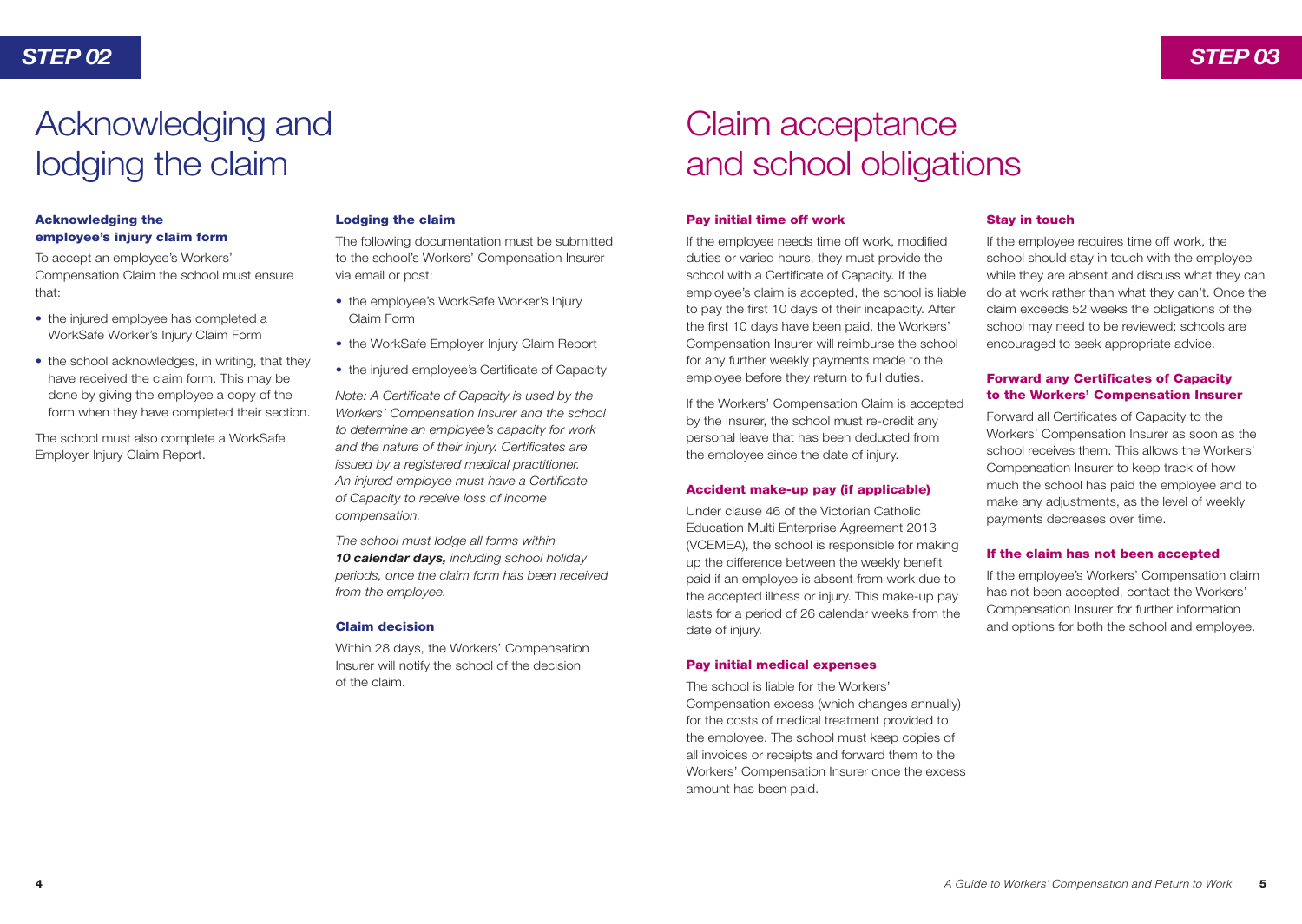# Return to work

### Start planning:

Plan the employee's return to work as soon as practicable and discuss what they can do at work. The school must take into consideration the medical restraints determined by the employee's treating doctor.

#### Appoint a Return to Work Coordinator

It is important that the school nominate and appoint a TRAINED Return to Work (RTW) Coordinator who has an appropriate level of seniority. This is a requirement if the employee has an incapacity for work and the school does not already have a RTW Coordinator.

The responsibilities of a Return to Work (RTW) Coordinator are to:

- assist injured employees to remain at or return to work while they recover from a work-related injury
- plan the injured employee's return to work if they are absent from work to recover and make decisions to assist their return
- consult with the injured employee and their treating health practitioner
- monitor the progress of an injured employee's recovery.

A school's obligation to have a RTW Coordinator depends on their rateable remuneration:

- a rateable remuneration of \$2 million or more MUST have a RTW Coordinator appointed at all times
- a rateable remuneration of less than \$2 million MUST appoint a RTW Coordinator, for the duration of the school's return to work obligations to the injured employee.

Contact your Diocesan Catholic Education Office to find out more information on Return to Work Coordinator training.

#### Develop a Return to Work Plan

A RTW Plan is a template documenting what duties will be performed by an employee upon their return to work. If they have an incapacity for work or pre-injury employment, the school is required to provide the employee with suitable duties in line with their medical restraints. If applicable, consider workplace support, aids or modifications to assist in the employee's return to work.

### Monitor

When the employee has returned to the school environment the school should monitor their progress by talking to them and keeping in touch with the Workers' Compensation Insurer until the employee is cleared by their medical practitioner to return to full pre-injury duties.

| <b>STEP 04</b> | STEP 1 – If an employee suffers from a work-related accident or injury   YES   NO |  |
|----------------|-----------------------------------------------------------------------------------|--|
|                |                                                                                   |  |

If there has been a serious accident or injury, was WorkSafe notified by phone and in writing?

Has the school's Injury Register been completed by the injured employee or by someone on their behalf?

Does the employee wish to lodge a WorkSafe Worker's Injury Claim Form? If yes, go to step 2. If no, ensure that the employee's medical requirements have been appropriately met.

#### STEP 2 – Acknowledging and lodging the claim

Has the injured employee completed a WorkSafe Worker's Injury Claim Form which has been acknowledged by the school (the acknowledgment is completed by signing the employer's section of the form)?

Has the school completed an Employer Injury Claim Report?

Has the school lodged the form and all required documentation to their Workers' Compensation Insurer within 10 calendar days?

While waiting for a decision, is the school planning to prepare for the employee's return to work?

| <b>STEP 3 - Claim acceptance and school obligations</b>                                                                 | <b>YES</b> | <b>NO</b> |  |
|-------------------------------------------------------------------------------------------------------------------------|------------|-----------|--|
| Has the claim been accepted? If the claim has not been accepted, please contact<br>your diocese for further assistance. |            |           |  |
| Has the school ensured the injured employee has continued to be paid?                                                   |            |           |  |
| Has the school paid the first 10 days of their incapacity for work (if they are absent<br>from the workplace)?          |            |           |  |
| If applicable, has the school paid accident make-up pay (up to 26 weeks)?                                               |            |           |  |
| Has the school paid initial medical expenses in line with the excess amount?                                            |            |           |  |
| Has the school kept in touch with the employee if they are absent from the workplace?                                   |            |           |  |
| Has the school forwarded all Certificates of Capacity to the Workers'<br>Compensation Insurer?                          |            |           |  |
| <b>STEP 4 - Return to work (RTW)</b>                                                                                    | <b>YES</b> | <b>NO</b> |  |
| Has the school started planning a return to work for the injured employee?                                              |            |           |  |
| If applicable, has the school appointed a RTW Coordinator?                                                              |            |           |  |
| Has the school developed a RTW Plan for the injured employee?                                                           |            |           |  |
| Has the school got alternative duties to offer the injured employee?                                                    |            |           |  |
| Has the school considered reasonable aids or supports?                                                                  |            |           |  |
| Has the school monitored the injured employee's return to work?                                                         |            |           |  |

**YES** 

**NO**